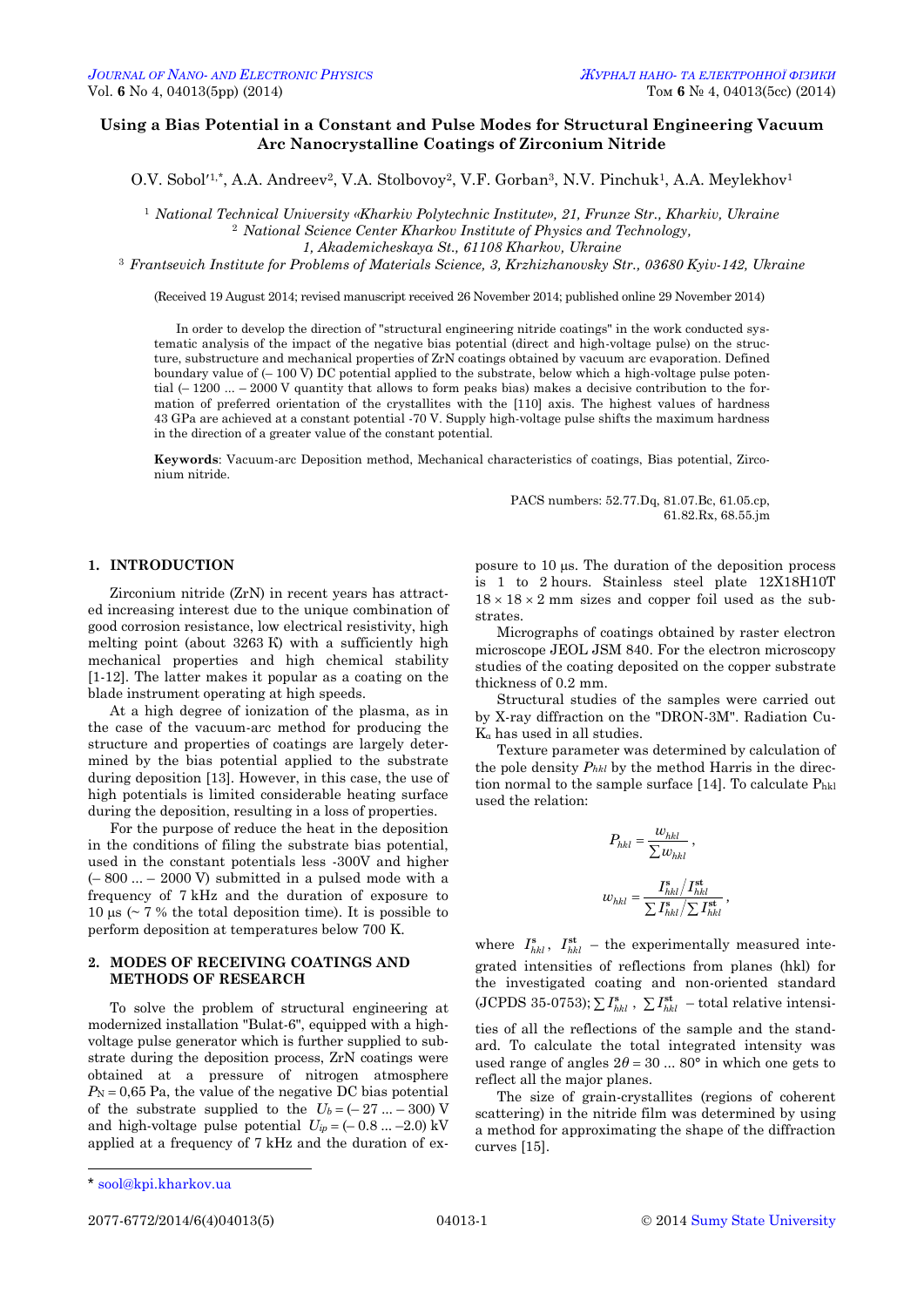

**Fig.** 1 – The surface morphology and fractographs breaks ZrN coatings  $(P_N = 0.65 \text{ Pa})$ : a, b –  $U_b = -40 \text{ V}$ ; c, d –  $U_b = -220 \text{ V}$ 

The hardness of the samples was determined by using a installing "Micron-gamma" equipped pyramid Berkovich [15] at room temperature (up to a maximum load of 0.5 H).

### **3. RESULTS AND DISCUSSION**

Research of morphology ZrN coatings showed that the coatings produced at a relatively low constant potential bias – 40 V are in the bulk and on the surface of a sufficiently large amount of the droplet phase (see Fig. 1a, b). The structure does not have a expressed by the columnar. Increasing the bias potential leads to a decrease in the droplet phase and the appearance of the columnar structure. In Figure 1c, d shows the surface morphology and fractographs fracture coatings deposited at bias potential supply quantity  $U_b = -220$  V. Obviously that the coatings are practically no microparticles droplet phase, both in the bulk and on the surface, and the growth structure of coating has a columnar form (see Fig. 1c). This significant reduction of the droplet phase can be explained by the fact that the droplet component, like any other cluster of atoms placed in a plasma acquires a negative (floating) potential and pushes the surface to which a negative potential (in this case the surface of the substrate) [17]. The diffraction spectra of the coatings obtained at different values of *U<sup>b</sup>* without additional high-voltage pulse stimulation are shown in Figure 2. Obviously that over the entire range of bias potentials submitted bias  $(-27... -300)$  V is the formation of a single-phase structural state characteristic of ZrN with a face-centered cubic lattice (structural type NaCl). Thus, depending on the magnitude of the negative bias potential supply varies the ratio of intensities of reflections from different planes, which indicates the appearance of texture (preferred orientation of crystallites). At low bias potential (–  $27 ... - 40$ ) V large intensity peak of a  $(200)$  indicates the texture [100] axis perpendicular to the plane of growth. A change of texture occurs with the increase in *U*<sup>b</sup>: at  $U_b = (-70 ... - 150) V$  – on bitextural with a preferred orientation of the crystallites with the [311] and [111] perpendicular to the plane of growth, and at *U<sup>b</sup>* exceeding meaningfully – 150 V on nearly uniaxial texture with [111] axis (see. Fig. 2 spectra 6 and 7).



**Fig. 2** – Plots X-ray diffraction spectra of coatings ZrN, obtained by  $P_N = 0.65$  Pa,  $U_{ip} = 0$  V,  $U_b$ :  $1 - 27$  V;  $2 - 40$  V;  $3 - 1$  $-70$  V;  $4 - 100$  V;  $5 - 150$  V;  $6 - 220$  V;  $7 - 300$  V

When an additional high voltage potential submits to the substrate in the pulsed mode  $(-1200 V)$  or – 2000 V) the general trend is observed for the formation of texture [111] for large *U<sup>b</sup>* and significant change in the structural state at smaller *U<sup>b</sup>* (see Fig. 3 and 4). The latter indicates the presence of the boundary energy (potential) in which the definition of the structural state is given by the high-voltage pulsed stimulation, passing with a cascade formation.

Submitting potential  $U_{ip} = -1200 \text{ V}$  during the entire range of  $U_b = (-27 ... -300)$  V misses texture [100]. In this case, supply *Uip* for a small value  $U_b = (-27 ... -70) \widetilde{V}$  stimulates the formation of texture with the [110], which is manifested in increasing reflection from the (220) (see Fig. 3, spectra 1-3). With a larger  $U_b = (-70 ... -100)$  V as in the case without pulse stimulation formed bitextural state with axes texture [311] and [111], and at  $U_b = (-150 ... - 220)$  V formed in almost uniaxial texture from the [111] axis. However, unlike the formation of coating without impulse stimulation feed  $U_{ip} = -1200 \text{ V}$  resulted when  $U_b = -300 \text{ V}$ weaken the relative intensity of (111) (i.e., reducing the degree of texturing axis [111] and the appearance of texture with the [110] (Fig. 3, the spectrum 7).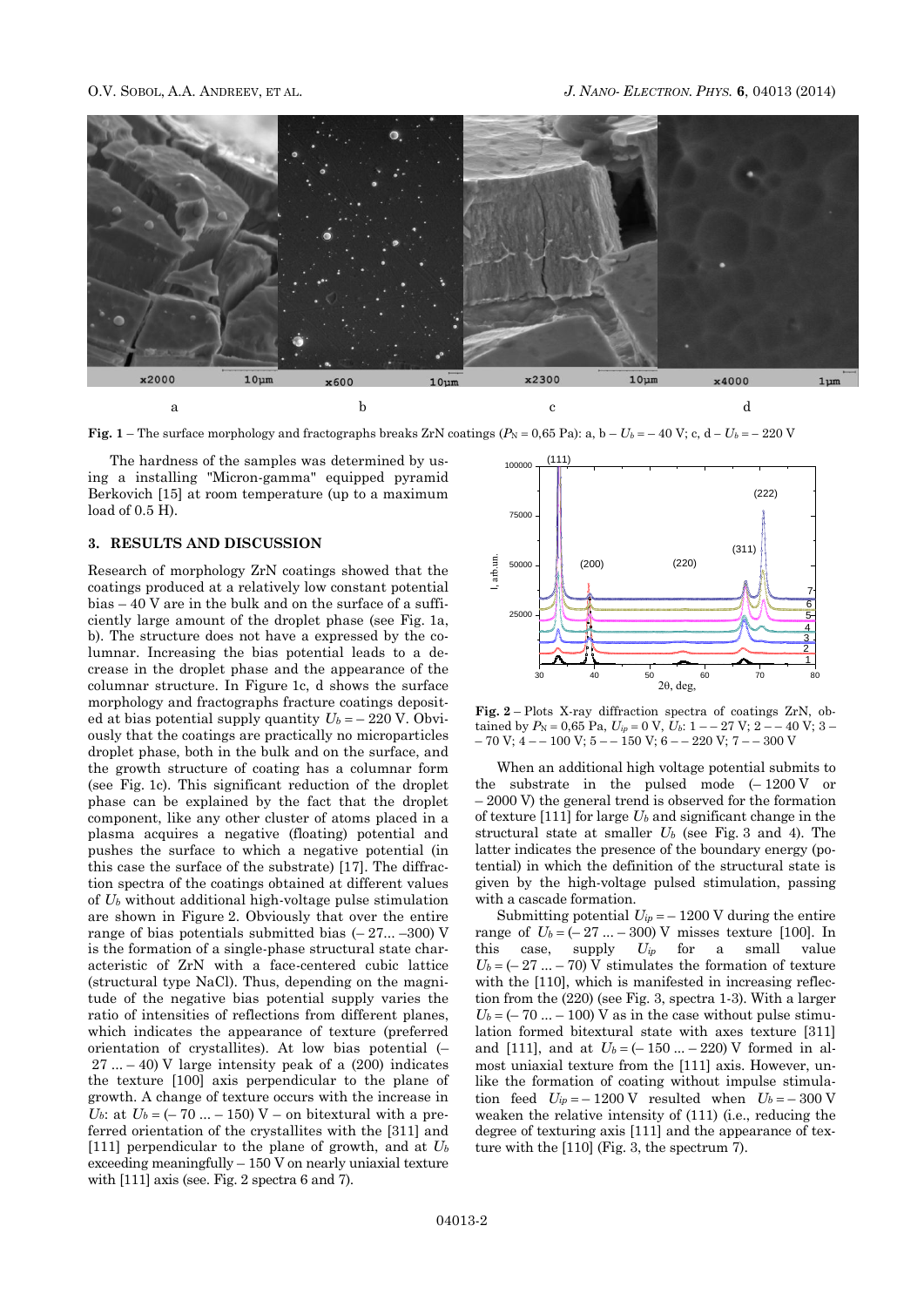

**Fig. 3** *–* Plots X-ray diffraction spectra of coatings ZrN, obtained by  $P_N = 0,65$  Pa,  $U_{ip} = -1200$  V and  $U_b$ : 1 – – 27 V; 2 –  $-40 \text{ V};$  3 – – 70 V; 4 – – 100 V; 5 – – 150 V; 6 – – 220 V;  $7 - -300 V$ 

Submission of the greatest potential  $U_{ip} = -2000 \text{ V}$ leads to an increase in texture with the [110] at low  $U_b = (-27 ... - 70)$  V in a decrease in the area bitextural state [311] and [111] to  $U_b = -100$  V at values exceeding which texture formation occurs primarily with the [111]. However, in this case at the maximum  $U_b = -300$  V new texture appears, in this case with the axis [100] (see. Fig. 4 spectrum 7).



**Fig. 4** *–* Plots X-ray diffraction spectra of coatings ZrN, obtained by  $P_N = 0.65$  Pa,  $U_{ip} = -2000$  V and  $U_b$ : 1 – – 27 V; 2 – – 40 V;  $3 - -70$  V;  $4 - -100$  V;  $5 - -150$  V;  $6 - -220$  V;  $7 - -300 V$ 

Thus, the supply of  $U_{ip}$  leads to a significant change in the preferential growth of crystallites at low values of *Ub*. In this case, building texture parameter *Phkl* for major planes on Harris method [9] are indicative according to *U<sup>b</sup>* for different values of high-voltage pulsed bias potential. Figure 5 shows the corresponding curves for the 4 basic planes (111), (200), (220) and (311).

Obviously that at relatively low constant potential bias (up  $-50$ ) V without pulse action occurs the formation of texture with the axis [100]. Increasing capacity to – 100 V leads to a new type of texture with the axis [311]. At higher potentials when determining in-

fluence deformation factor - is the formation of texture [111]. The presence of high-voltage pulse potential qualitatively changes the character of texture at a low constant potential bias. With increase in the value of the pulse potential - becomes defining texture [110]. At constant potential exceeding  $-100 \text{ V}$  high-voltage pulse exposure does not lead to qualitative change in the texture [111]. Thus, there is boundary nature of DC potential at which affects additional high-voltage pulse action.

 $\frac{1}{2}$  gies we can expect the emergence of "thermal spikes" 2<sup>1</sup> titanium nitride 500-700 eV [18, 19], when these ener-3 tion from the plasma to form a "thermal spike" is for 5 acteristic energy of defect formation by ion implanta-Considering that calculations showed that the charand in the case of the isostructural zirconium nitride. As it is known in this case, as the collision energy increases, and with it the radius of the "thermal spike" increases and the time which required for cooling the collision zone to the initial temperature. Then, if the "thermal peak" holds a sufficiently long time, it provides the time needed for significant nuclear relaxation and displacements corresponding to the local annealing. Thus, the high-energy implantation, generating "thermal spikes" with a lifetime greater than the time which required for the stress relaxation forming coating is an effective way to relieve stress during the deposition.

> In this case, if the appearance of preferred orientation of [111] is determined by the achievement of a high level of compressive stresses, in particular, by increasing the coating thickness of the nitride coatings [20], then the removal of the stress is the formation of texture [100] as which has the lowest surface energy, or in the implantation of the texture with the axis [110] or [311], which provides minimum radiation damage. Education texture [110] in the case of formation of thermal spikes at constant negative potential  $500 ... - 800$  eV system TiZrN confirmed in [21].

> On the substructure level of a constant flow without bias potential pulse exposure leads to increase in crystallite size for values less  $U_b = -200 \text{ V}$  (see Fig. 6). As one of the main causes of this process is to increase the degree of interaction between the nitrogen atoms and the metal, activated by increase in energy. Reducing the size of the crystallites when applying greater capacity may be associated with the process of polygonization under high compressive stresses, reaching apparently critical dislocation movement in the value of ZrN  $\sigma$ = - 6,7 GPa. With this process you can associate the observed decrease in microstrain (1 curve in Fig. 6b).

> Feed pulsed high voltage potential reduces microstrain (2 and 3 according to Fig. 6). This increase in the average energy of the particles as a result of pulse stimulation leads to process of polygonization associated with the ordering of dislocation defects, even at fairly low constant potential (about – 100 V).

> Feed at constant potential deposition leads to nonmonotonic effect of hardness modification (see Fig. 7, the curve of 1).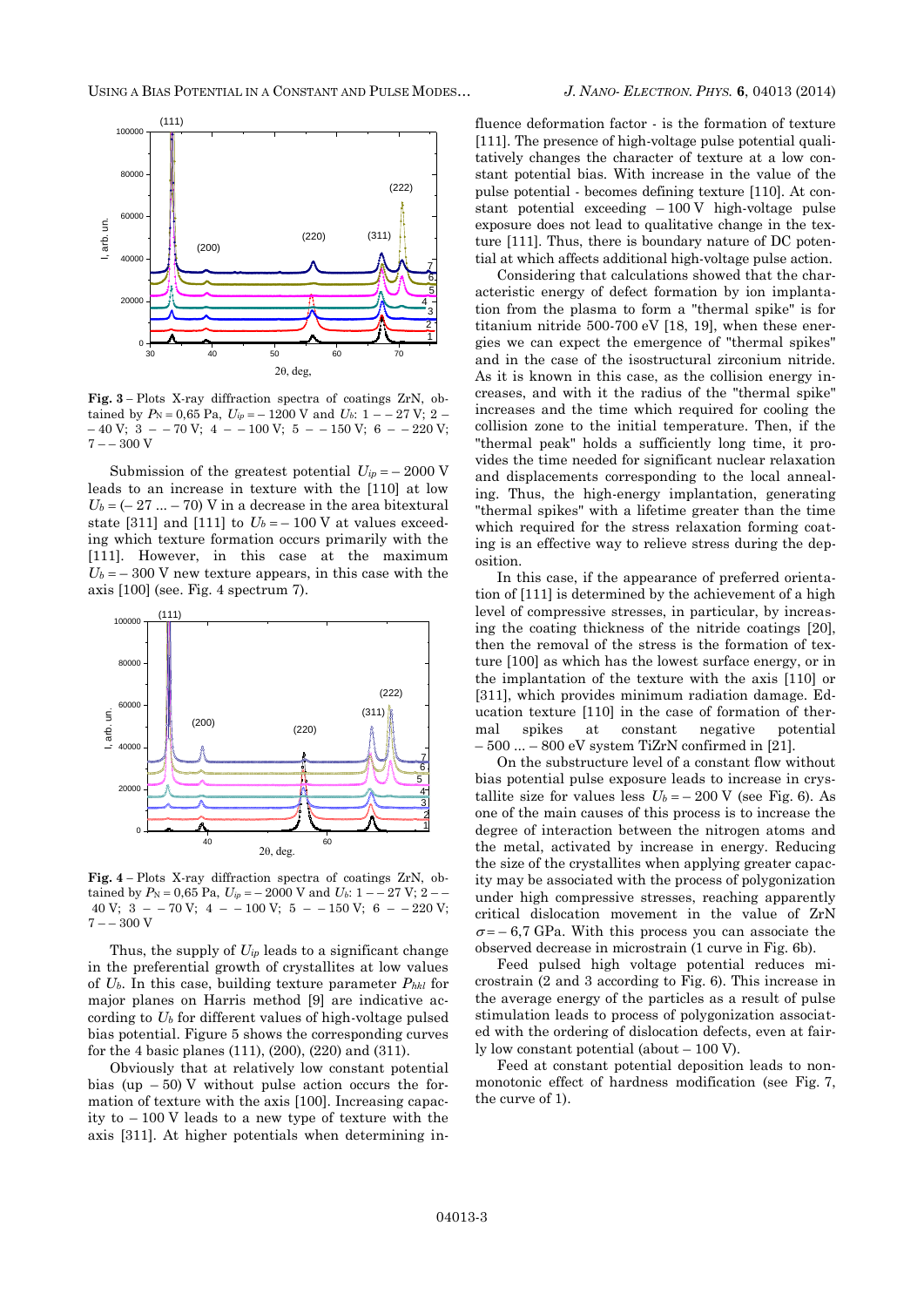

**Fig.** 5 – Depending on the parameter of texture  $P_{hkl}$  from values  $U_b$  for different planes: a – (111), b – (200), c – (311), d – (220);  $1 - U_{ip} - 0$  V,  $2 - U_{ip} - 1200$  V,  $3 - U_{ip} - 2000$  V



**Fig.** 6– The dependence of the crystallite size (a) and microstrain (b) from the constant potential at  $P_N = 0.65$  Pa:  $1 - U_{ip} = 0 \text{ V}; 2 - U_{ip} = -1200 \text{ V}; 3 - U_{ip} = -2000 \text{ V}$ 



**Fig. 7** – Dependence of the microhardness of coatings from values of the constant potential at  $P_N = 0.65$  Pa:  $1 - U_{ip} = 0$  V,  $2 - U_{ip} = -2000 \text{ V}$ 



0 50 100 150 200 250 substructural characteristics – appearance in this in-1 crease in compressive stress and greater efficiency forbias potential  $-100$  V that may be associated with inmation of nitrides. Fall hardness at higher constant potential may be due to increase in structural defects. Submission of pulsed high voltage potential is accompanied by relatively lower hardness at low *Ub*. However, in the range of  $-100$  ...  $-150$  V hardness increases, transferring obtained in this way coating superhard discharge. As can be seen from a comparison with the terval *U<sup>b</sup>* high hardness with pulse stimulation correlates with decrease in the average crystallite size. Also, as is well known, the impulse high voltage stimulation increases the efficiency of formation of nitrides.

This change consists in the growth hardness to the